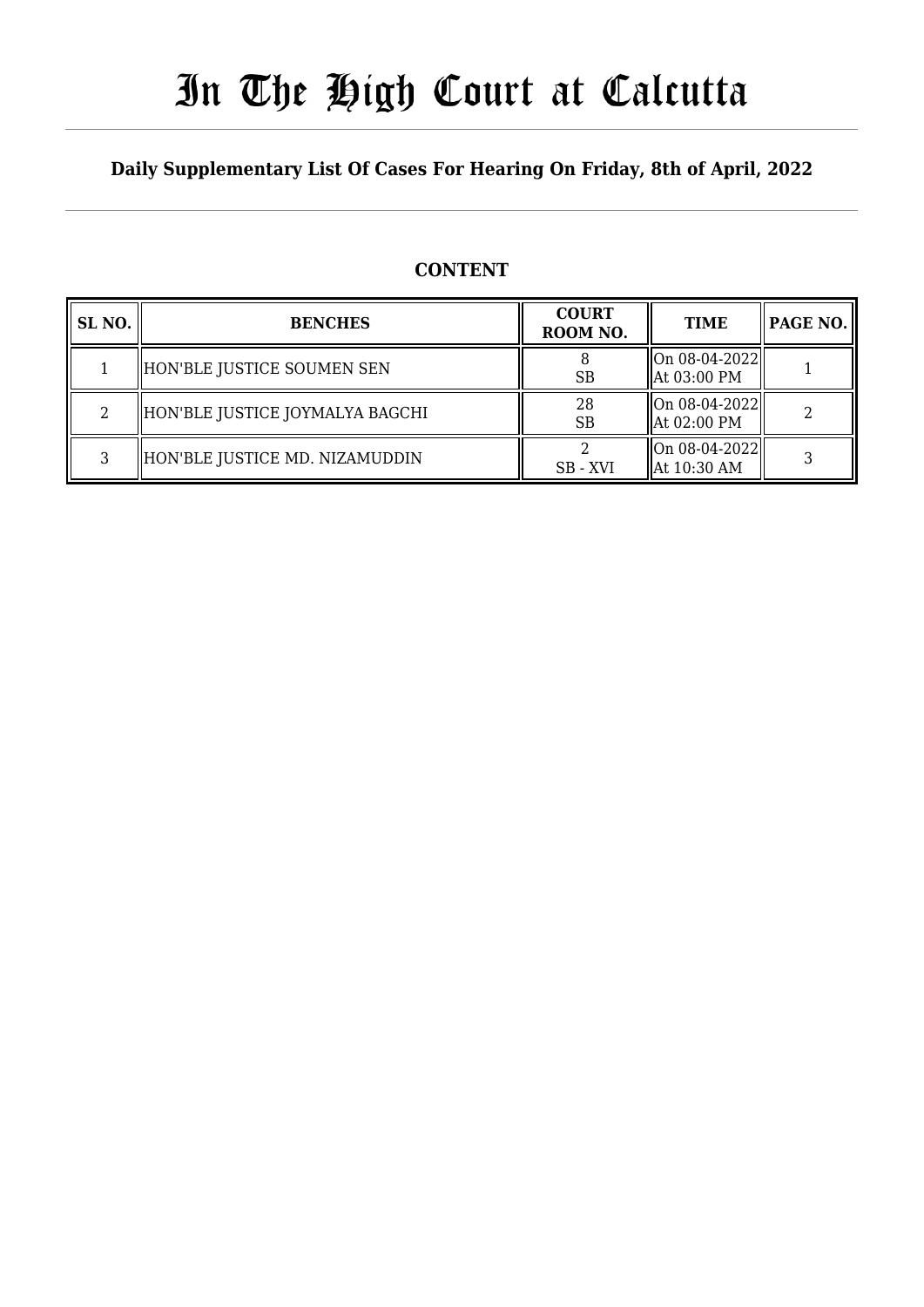

# Calcutta High Court

**In The Circuit Bench at Port Blair**

## **Appellate Side**

**DAILY CAUSELIST For Friday The 8th April 2022**

**COURT NO. 8**

**SINGLE BENCH (SB)**

#### **AT 3:00 PM**

**HON'BLE JUSTICE SOUMEN SEN**

**ON FRIDAY, THE 8th April, 2022 AT 3:00 PM WILL SIT SINGLY FOR TAKING UP ONE CONTEMPT MATTER (VIA VIDEO CONFERENCE) FROM PRINCIPAL BENCH**

#### **CONTEMPT APPLICATION**

1 CPAN/18/2021 IN WPA 1585/2021 VS

A. RAMASWAMY RAMESH KUMAR ANJILI NAG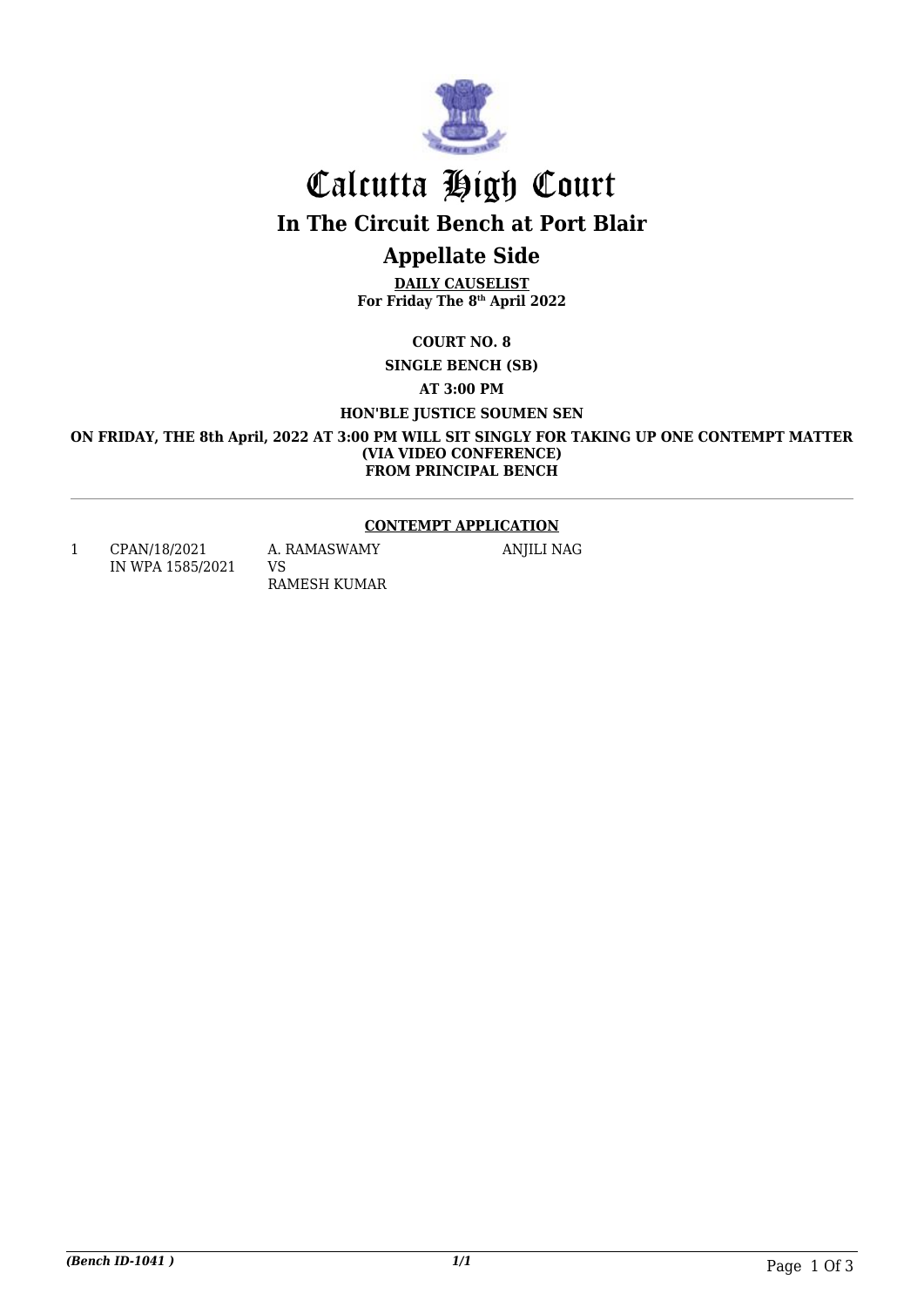

## Calcutta High Court **In The Circuit Bench at Port Blair Appellate Side**

**DAILY CAUSELIST For Friday The 8th April 2022**

**COURT NO. 28 SINGLE BENCH (SB) AT 2:00 PM HON'BLE JUSTICE JOYMALYA BAGCHI (VIA VIDEO CONFERENCE)**

**FROM PRINCIPAL BENCH**

#### **CONTEMPT APPLICATION**

1 CPAN/11/2021 (In WPA 914/2010) DAVINDER PAL SINGH VS SANJEEV MITAL, THE SECRETARY (REVENUE) AND ANR.

ANJILI NAG, SHIPRA MANDAL

IA NO: CAN/2/2021, CAN/1/2021